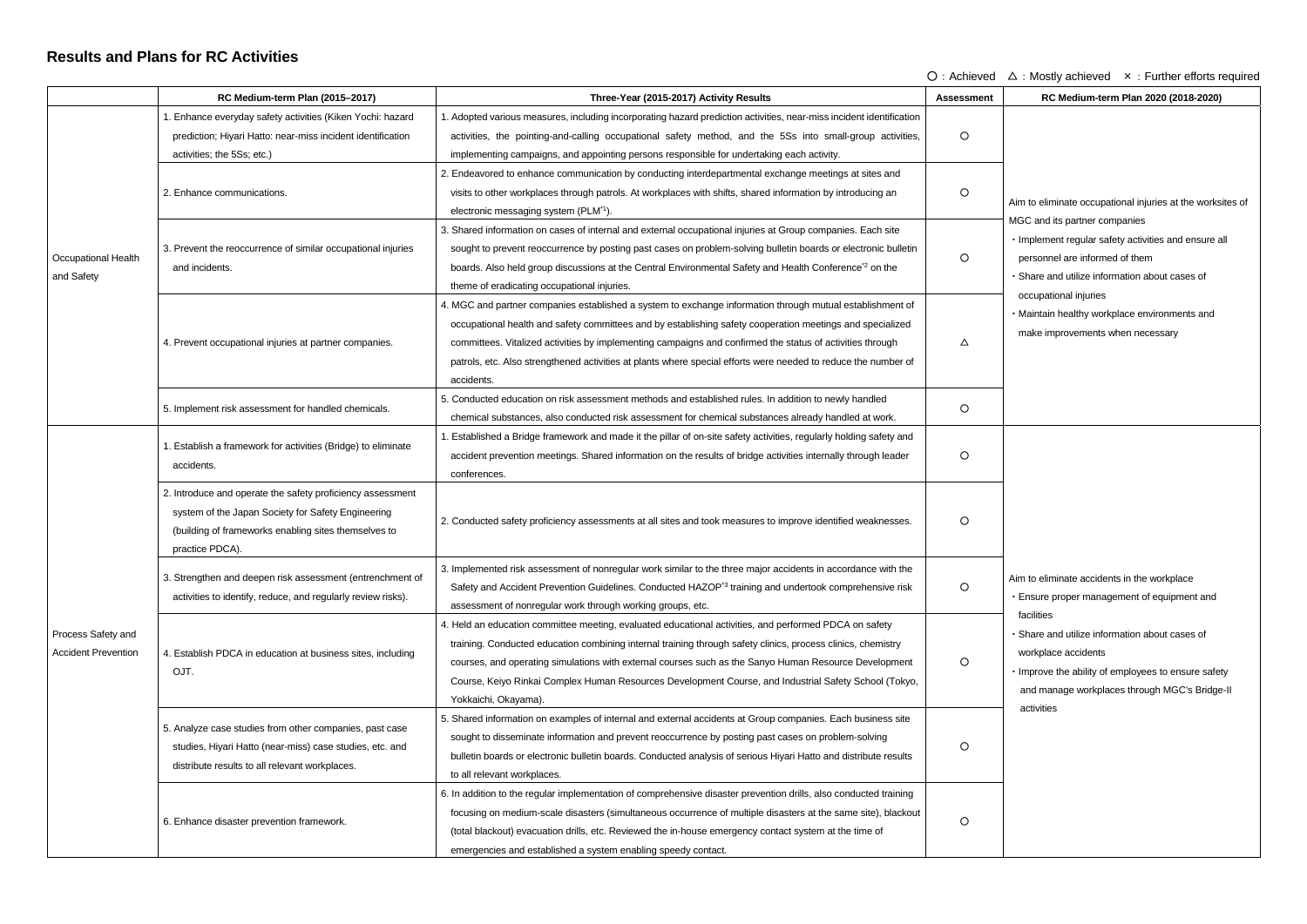- 1. Reduce the ratio of total energy consumption to no more than 89% of the fiscal 1990 level
- 2. Reduce the ratio of greenhouse gas emissions to no more than 66% of the fiscal 1990 level (or 90% of the fiscal 2016 level)

- 3. Reduce waste matter disposed of in landfills to no more than 0.3% of the Group's total waste (by weight)
- 4. Reduce chemical substances subject to the Pollutant Release and Transfer Register system by 10% compared with the fiscal 2017 level

Aim to protect the natural environment and contribute positively to communities through business activities

- ・Fully comply with environmental regulatory requirements
- ・Work to achieve environmental impact reduction targets
- ・Contribute to improving MGC's credibility and reputation in society with respect to environmental conservation

【2020 environmental impact reduction targets】

Reduce total greenhouse gas emissions (CO2 equivalent) by at least 320,000 tons compared with the fiscal 1990 level (or by at least 100,000 tons compared with the fiscal 2016 level)

|                               | 7. Enhance equipment management and improve self-<br>maintenance technologies.                                                                                                                                                                                                        | 7. Conducted maintenance level evaluations and made efforts to improve identified weaknesses. Created an<br>external corrosion control system, identified parts where external corrosion might occur, and made repairs.<br>With regard to high-pressure gas, upgraded skills by training high-pressure safety chiefs and high-pressure<br>gas safety staff.                                                                                                                                                                                                                                                                                                                                                                                                                                         | $\circ$ |
|-------------------------------|---------------------------------------------------------------------------------------------------------------------------------------------------------------------------------------------------------------------------------------------------------------------------------------|-----------------------------------------------------------------------------------------------------------------------------------------------------------------------------------------------------------------------------------------------------------------------------------------------------------------------------------------------------------------------------------------------------------------------------------------------------------------------------------------------------------------------------------------------------------------------------------------------------------------------------------------------------------------------------------------------------------------------------------------------------------------------------------------------------|---------|
|                               | 8. Formulate "MGC Safety Standards" applicable to the entire<br>MGC Group.                                                                                                                                                                                                            | 8. Formulated the MGC Safety and Accident Prevention Guidelines based on the safety proficiency<br>assessments (safety foundations).                                                                                                                                                                                                                                                                                                                                                                                                                                                                                                                                                                                                                                                                | $\circ$ |
|                               | 1. Reduce the ratio of total energy consumption to 85% or<br>lower compared with FY 1990 level (implementation of<br>energy-saving measures and decrease of equipment<br>trouble).<br>2. Reduce the ratio of greenhouse gas emissions to 72% or<br>lower compared with FY 1990 level. | 1 & 2. As a result of efforts to reduce energy consumption and greenhouse gas emissions in the plant<br>manufacturing segment, reduced energy consumption by 3% and greenhouse gas emissions by 7% in<br>FY 2016. The ratio of total energy consumption was 91% compared to the FY 1990 level, 0.4 points<br>better than the previous fiscal year, and the ratio of greenhouse gas emissions was 74% compared to the<br>FY 1990 level, an improvement of 0.5 points compared to the previous year. For energy-saving<br>measures, such steps as changing compressor energy sources and changing heating method were<br>taken.<br>FY 2017 estimates are for the ratio of total energy consumption to be 86% compared with the FY 1990<br>level, and the ratio of greenhouse gas emissions to be 70%. | Δ       |
|                               | 3. Reduce emissions of PRTR substances by 10% compared<br>with FY 2014.                                                                                                                                                                                                               | 3. MGC's non-consolidated results in FY 2016 for emissions of substances subject to the Pollutant Release and<br>Transfer Register (PRTR) Act were 256 tons, approximately 14% lower than the FY 2014 level. It is expected<br>that targets will continue to be met in FY 2017.                                                                                                                                                                                                                                                                                                                                                                                                                                                                                                                     | $\circ$ |
| Environmental<br>Conservation | 4. Maintain zero emissions of wastes (zero emissions at MGC:<br>0.3% or less final disposal of generated wastes, by weight).                                                                                                                                                          | 4. The zero emissions rate for FY 2016 was 1.34% for MGC non-consolidated, and zero emissions have not<br>been achieved since FY 2014. In FY 2016, the amount of final disposal increased due to temporary waste<br>disposal treatment at some sites, and the MGC Group did not achieve the zero emissions standard value.<br>Zero emissions in FY 2017 will depend on whether temporary waste generation ends.                                                                                                                                                                                                                                                                                                                                                                                     | Δ       |
|                               | 5. Reduce generated waste volume by 10% compared with<br>FY 2014.                                                                                                                                                                                                                     | 5. The amount of waste generated by MGC non-consolidated in FY 2016 was approximately 78,600 tons, which<br>is about 3% lower than the FY 2014 level. It is believed that further reduction will be possible in FY 2017.                                                                                                                                                                                                                                                                                                                                                                                                                                                                                                                                                                            | Δ       |
|                               | 6. Promote initiatives related to the conservation of<br>biodiversity.                                                                                                                                                                                                                | 6. Carried out such activities as tree planting at sites and participation in cleanup activities in surrounding areas.                                                                                                                                                                                                                                                                                                                                                                                                                                                                                                                                                                                                                                                                              | $\circ$ |
|                               | 7. Formulate methods for evaluating environment-friendly<br>products.                                                                                                                                                                                                                 | 7. Established the MGC Group Environmental Contribution Product Certification Criteria in November 2016. As<br>the first MGC Group Environmentally Contributing Products, selected seven products and projects of the<br>MGC Group that contribute to reducing environmental impact. And announced them on websites and in the<br>CSR report.                                                                                                                                                                                                                                                                                                                                                                                                                                                       | $\circ$ |
| <b>Chemical and Product</b>   | 1. Provide safety information for chemical products handled<br>(reflecting the latest safety information in SDSs, etc.)                                                                                                                                                               | 1. Established a system that can determine the revision status of SDSs and made all SDSs compatible with the<br>new Japan Industrial Standards (JIS Z 7253: 2012) by the end of 2015. In cases where applicable laws and<br>regulations were revised or when safety information was obtained from safety tests and so on, SDSs were<br>promptly revised and the latest information provided. Conducted PL <sup>*4</sup> training, new employee education, etc.<br>regarding the need for SDS distribution and comprehensively provided SDSs. Obtained the latest version of<br>the SDS for raw materials, conducted risk assessments for chemical substances, and ensured the safety of<br>chemical substance handlers.                                                                             | $\circ$ |
| Safety                        | 2. Risk management for handled chemical products.<br>• Participation in JIPS.<br>• Risk management for new products.                                                                                                                                                                  | 2. Participated in JIPS'5 and created safety summaries. Conducted safety testing of new products. In addition,<br>tests for acute toxicity, mutagenicity Ames, primary skin irritation, and pathogenicity were conducted at in-<br>house testing facilities.                                                                                                                                                                                                                                                                                                                                                                                                                                                                                                                                        | $\circ$ |
|                               | 3. Adapt to EU REACH and other overseas regulations.                                                                                                                                                                                                                                  | 3. Drew up an analysis report to prepare for registration by MGC of substances scheduled for final registration<br>(to be registered in 2018) under the EU REACH regulations and provided support for Group company<br>registration.                                                                                                                                                                                                                                                                                                                                                                                                                                                                                                                                                                | O       |

Work to consistently maintain safety across the entire lifecycle of chemical products

- ・Stay updated on chemical-related safety information and distribute such information when necessary
- ・Practice risk management of chemical products
- ・Comply with chemical management regulations in each country of operations and international rules and regulations